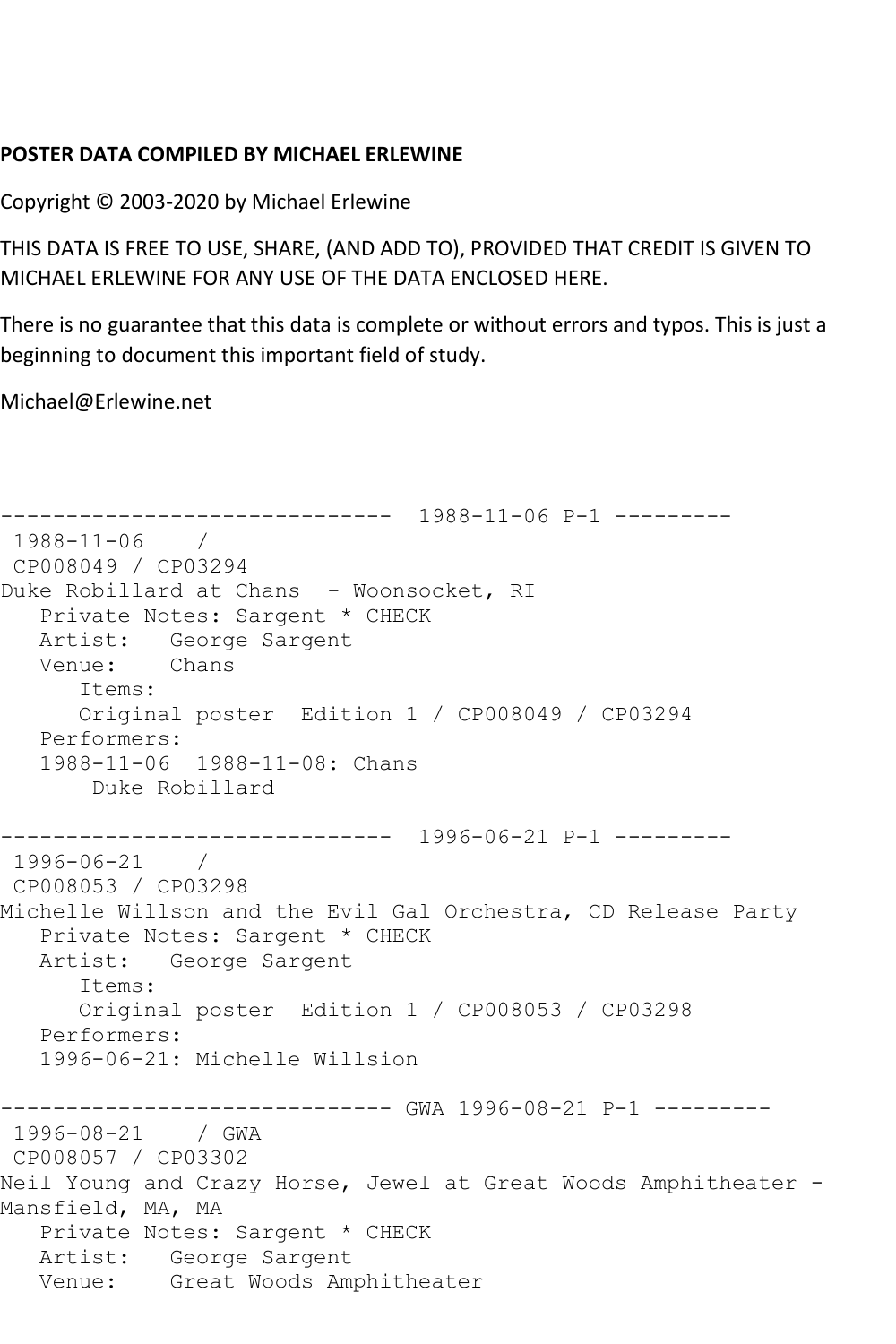Items: Original poster GWA Edition 1 / CP008057 / CP03302 Performers: 1996-08-21 1996-08-22: Great Woods Amphitheater Neil Young / Jewel / Afghan Whigs ------------------------------ 1997- P-1 --------- 1997- / CP008056 / CP03301 Dragonfly Private Notes: Sargent \* CHECK Artist: George Sargent Items: Original poster Edition 1 / CP008056 / CP03301 Performers: 1997-: Dragonfly, Hollywood, CA ------------------------------ 1998-01-31 P-1 --------- 1998-01-31 / CP008052 / CP03297 Michelle Willsion at Chans - Woonsocket, RI Private Notes: Sargent \*CHECK Artist: George Sargent<br>Venue: Chans Venue: Items: Original poster Edition 1 / CP008052 / CP03297 Performers: 1998-01-31: Chans Michelle Willsion ------------------------------ 1998-07-24 P-1 --------- 1998-07-24 / CP008051 / CP03296 Debbie Davies at Chans - Woonsocket, RI Private Notes: Sargent \* CHECK Artist: George Sargent<br>Venue: Chans Venue: Items: Original poster Edition 1 / CP008051 / CP03296 Performers: 1998-07-24: Chans Debbie Davies ------------------------------ 1998-08-08 P-1 --------- 1998-08-08 / CP008055 / CP03300 Michelle Willsion at Chans - Woonsocket, RI